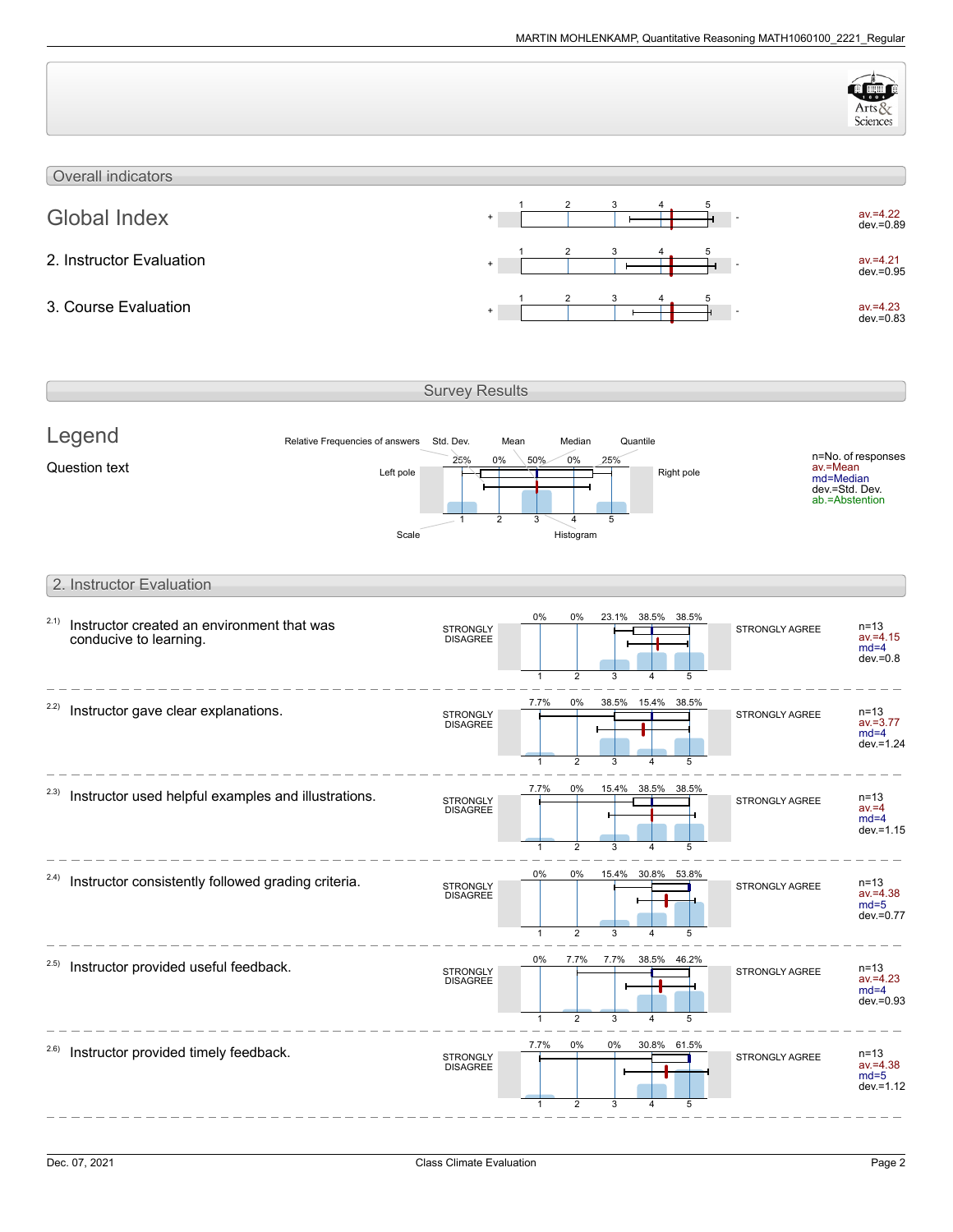| 2.7) | Instructor made herself or himself available for<br>assistance outside of class.                                            | <b>STRONGLY</b><br><b>DISAGREE</b> | 0%<br>$\mathbf{1}$ | 0%<br>$\overline{2}$   | 7.7%<br>3        |                         | 30.8% 61.5%<br>5 | STRONGLY AGREE        | n=13<br>$av = 4.54$<br>$md=5$<br>$dev = 0.66$     |
|------|-----------------------------------------------------------------------------------------------------------------------------|------------------------------------|--------------------|------------------------|------------------|-------------------------|------------------|-----------------------|---------------------------------------------------|
|      | 3. Course Evaluation                                                                                                        |                                    |                    |                        |                  |                         |                  |                       |                                                   |
| 3.1) | Outside class activities (readings, assignments,<br>homework, problem sets, etc.) helped me to<br>understand the subject.   | <b>STRONGLY</b><br><b>DISAGREE</b> | 7.7%               | 23.1%<br>2             | 7.7%             |                         | 38.5% 23.1%      | STRONGLY AGREE        | $n = 13$<br>$av = 3.46$<br>$md=4$<br>$dev = 1.33$ |
| 3.2) | In-class activities (lecture, discussion, handouts,<br>group-work, etc.) contributed to my understanding of<br>the subject. | STRONGLY<br>DISAGREE               | 7.7%               | 0%<br>$\overline{2}$   | 7.7%<br>3        |                         | 53.8% 30.8%      | <b>STRONGLY AGREE</b> | $n = 13$<br>$av = 4$<br>$md=4$<br>$dev = 1.08$    |
|      | This course challenged me intellectually.                                                                                   | <b>STRONGLY</b><br><b>DISAGREE</b> | 0%                 | 0%<br>$\overline{2}$   | 0%<br>3          | 30.8%                   | 69.2%            | <b>STRONGLY AGREE</b> | n=13<br>$av = 4.69$<br>$md=5$<br>$dev = 0.48$     |
| 3.4) | Course grading criteria were communicated clearly.                                                                          | <b>STRONGLY</b><br><b>DISAGREE</b> | 0%<br>$\mathbf{1}$ | 0%<br>$\overline{2}$   | 3                | 15.4% 30.8%             | 53.8%            | STRONGLY AGREE        | $n = 13$<br>$av = 4.38$<br>$md=5$<br>dev.=0.77    |
| 3.5) | Course objectives were met.                                                                                                 | STRONGLY<br>DISAGREE               | 0%<br>$\mathbf{1}$ | 0%<br>$\overline{2}$   | 0%<br>3          | $\overline{\mathbf{4}}$ | 38.5% 61.5%<br>5 | <b>STRONGLY AGREE</b> | $n = 13$<br>$av = 4.62$<br>$md=5$<br>$dev = 0.51$ |
|      | 4. Additional Questions                                                                                                     |                                    |                    |                        |                  |                         |                  |                       |                                                   |
| 4.1) | Instructor encouraged participation.                                                                                        | STRONGLY<br>DISAGREE               | 0%<br>1            | 7.7%<br>2              | 7.7%<br>3        | 23.1%                   | 61.5%<br>5       | <b>STRONGLY AGREE</b> | $n = 13$<br>av.=4.38<br>$md=5$<br>$dev = 0.96$    |
| 4.2) | Instructor was respectful to students.                                                                                      | STRONGLY<br>DISAGREE               | 0%                 | 2                      | 3                |                         |                  | STRONGLY AGREE        | $n = 13$<br>$av = 4.46$<br>$md=5$<br>dev.=0.78    |
| 4.3) | Examinations were a good test of my knowledge.                                                                              | STRONGLY<br>DISAGREE               | 0%                 | 7.7%<br>$\overline{2}$ | 3                | 7.7% 23.1% 61.5%        | 5                | STRONGLY AGREE        | $n = 13$<br>$av = 4.38$<br>$md=5$<br>dev.=0.96    |
| 4.4) | Overall, considering its content, design and<br>structure, this course was excellent.                                       | STRONGLY<br>DISAGREE               | 0%<br>$\mathbf{1}$ | $\overline{2}$         | 23.1% 23.1%<br>3 | 7.7%<br>$\overline{4}$  | 46.2%<br>5       | STRONGLY AGREE        | $n = 13$<br>$av = 3.77$<br>$md=4$<br>$dev = 1.3$  |
| 4.5) | Instructor was an effective teacher.                                                                                        | <b>STRONGLY</b><br><b>DISAGREE</b> | 7.7%               | 7.7%<br>2              | 7.7%<br>3        | $\overline{4}$          | 30.8% 46.2%<br>5 | STRONGLY AGREE        | $n = 13$<br>$av = 4$<br>$md=4$<br>dev. = 1.29     |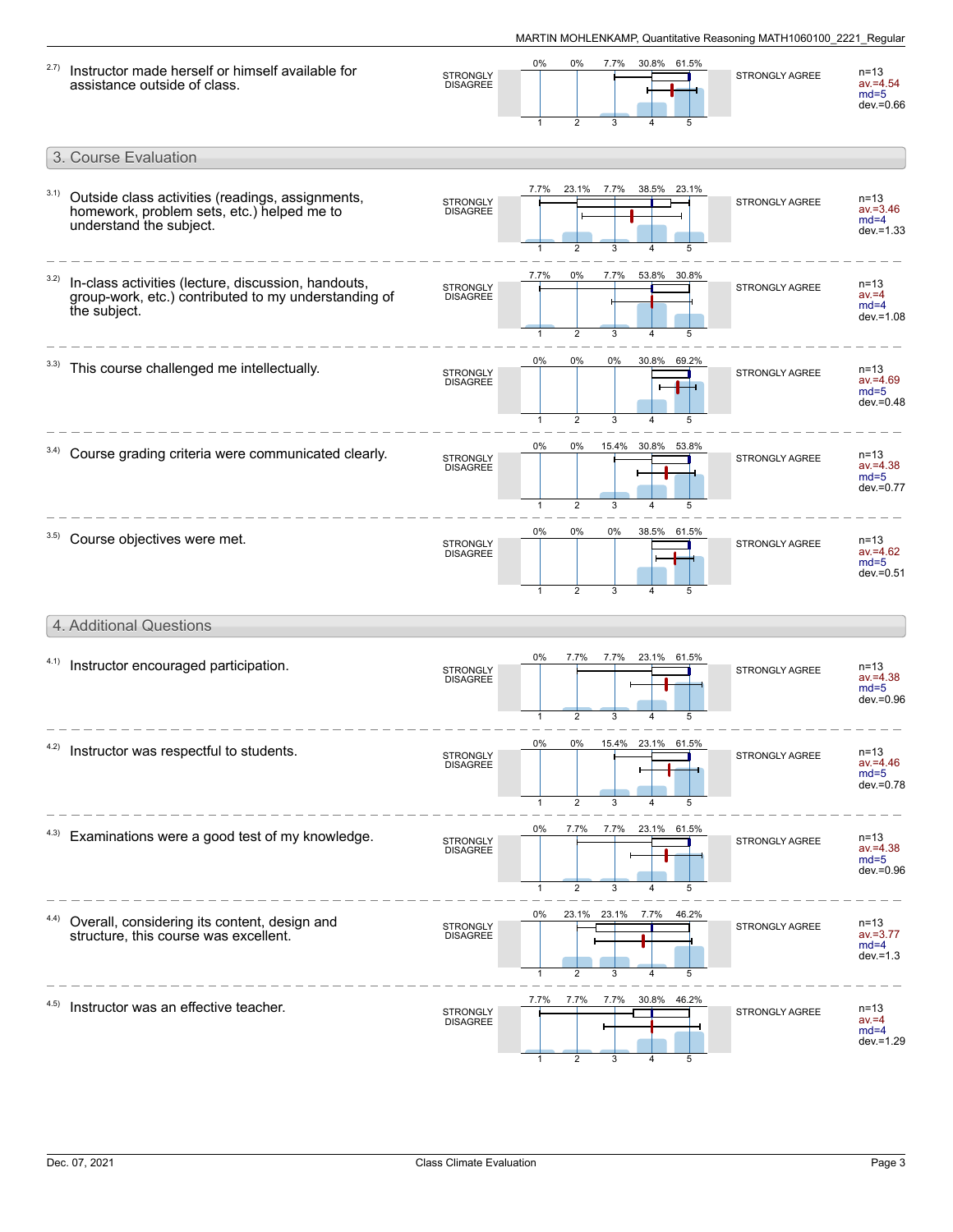# Profile

#### Subunit: A&S-MATH

Name of the course: (Name of the survey)

Name of the instructor: MARTIN MOHLENKAMP Quantitative Reasoning

Values used in the profile line: Mean

## 2. Instructor Evaluation

| 2.1)  | Instructor created an environment that was<br>conducive to learning.                                                        | <b>STRONGLY</b><br><b>DISAGREE</b> |  | <b>STRONGLY</b><br><b>AGREE</b> | $n = 13$ |             | $av = 4.15$ md=4.00 | $dev = 0.80$               |
|-------|-----------------------------------------------------------------------------------------------------------------------------|------------------------------------|--|---------------------------------|----------|-------------|---------------------|----------------------------|
| 2.2)  | Instructor gave clear explanations.                                                                                         | <b>STRONGLY</b><br><b>DISAGREE</b> |  | <b>STRONGLY</b><br><b>AGREE</b> | $n = 13$ | $av = 3.77$ | $md=4.00$           | $dev = 1.24$               |
| 2.3)  | Instructor used helpful examples and<br>illustrations.                                                                      | <b>STRONGLY</b><br><b>DISAGREE</b> |  | <b>STRONGLY</b><br><b>AGREE</b> | $n = 13$ | $av = 4.00$ | $md=4.00$           | $dev = 1.15$               |
| (2.4) | Instructor consistently followed grading criteria.                                                                          | <b>STRONGLY</b><br><b>DISAGREE</b> |  | <b>STRONGLY</b><br><b>AGREE</b> | $n = 13$ | $av = 4.38$ |                     | md=5.00 dev.=0.77          |
| 2.5)  | Instructor provided useful feedback.                                                                                        | <b>STRONGLY</b><br><b>DISAGREE</b> |  | <b>STRONGLY</b><br><b>AGREE</b> | $n=13$   | $av = 4.23$ | $md=4.00$           | $dev = 0.93$               |
| 2.6)  | Instructor provided timely feedback.                                                                                        | <b>STRONGLY</b><br><b>DISAGREE</b> |  | <b>STRONGLY</b><br><b>AGREE</b> | $n = 13$ | $av = 4.38$ |                     | md=5.00 dev.=1.12          |
| 2.7)  | Instructor made herself or himself available for<br>assistance outside of class.                                            | <b>STRONGLY</b><br><b>DISAGREE</b> |  | <b>STRONGLY</b><br><b>AGREE</b> | $n=13$   | $av = 4.54$ | $md=5.00$           | $dev = 0.66$               |
|       | 3. Course Evaluation                                                                                                        |                                    |  |                                 |          |             |                     |                            |
|       |                                                                                                                             |                                    |  |                                 |          |             |                     |                            |
| 3.1)  | Outside class activities (readings,<br>assignments, homework, problem sets, etc.)<br>helped me to understand the subject.   | <b>STRONGLY</b><br><b>DISAGREE</b> |  | <b>STRONGLY</b><br><b>AGREE</b> | $n=13$   | $av = 3.46$ | md=4.00 dev.=1.33   |                            |
| 3.2)  | In-class activities (lecture, discussion,<br>handouts, group-work, etc.) contributed to my<br>understanding of the subject. | <b>STRONGLY</b><br><b>DISAGREE</b> |  | <b>STRONGLY</b><br><b>AGREE</b> | $n = 13$ | $av = 4.00$ |                     | md=4.00 dev.=1.08          |
|       | 3.3) This course challenged me intellectually.                                                                              | <b>STRONGLY</b><br><b>DISAGREE</b> |  | <b>STRONGLY</b><br><b>AGREE</b> | $n=13$   | $av = 4.69$ |                     | md=5.00 dev.=0.48          |
| 3.4)  | Course grading criteria were communicated<br>clearly.                                                                       | <b>STRONGLY</b><br><b>DISAGREE</b> |  | <b>STRONGLY</b><br><b>AGREE</b> | $n = 13$ | $av = 4.38$ |                     | md=5.00 dev.=0.77          |
|       | 3.5) Course objectives were met.                                                                                            | <b>STRONGLY</b>                    |  | <b>STRONGLY</b><br><b>AGREE</b> | $n=13$   |             |                     | av.=4.62 md=5.00 dev.=0.51 |
|       |                                                                                                                             | <b>DISAGREE</b>                    |  |                                 |          |             |                     |                            |

## 4. Additional Questions

|       | 4.1) Instructor encouraged participation.                                             | <b>STRONGLY</b><br><b>DISAGREE</b> |  |  | <b>STRONGLY</b><br><b>AGREE</b> | $n = 13$ | $av = 4.38$ |           | md=5.00 dev.=0.96 |
|-------|---------------------------------------------------------------------------------------|------------------------------------|--|--|---------------------------------|----------|-------------|-----------|-------------------|
| 4.2)  | Instructor was respectful to students.                                                | <b>STRONGLY</b><br><b>DISAGREE</b> |  |  | <b>STRONGLY</b><br>AGREE        | $n = 13$ | $av = 4.46$ | $md=5.00$ | $dev = 0.78$      |
| (4.3) | Examinations were a good test of my<br>knowledge.                                     | <b>STRONGLY</b><br><b>DISAGREE</b> |  |  | <b>STRONGLY</b><br>AGREE        | $n = 13$ | $av = 4.38$ | $md=5.00$ | $dev = 0.96$      |
| 4.4)  | Overall, considering its content, design and<br>structure, this course was excellent. | <b>STRONGLY</b><br><b>DISAGREE</b> |  |  | <b>STRONGLY</b><br>AGREE        | $n = 13$ | av.=3.77    | $md=4.00$ | $dev = 1.30$      |
| 4.5)  | Instructor was an effective teacher.                                                  | <b>STRONGLY</b><br><b>DISAGREE</b> |  |  | <b>STRONGLY</b><br><b>AGREE</b> | $n = 13$ | av.=4.00    | md=4.00   | $dev = 1.29$      |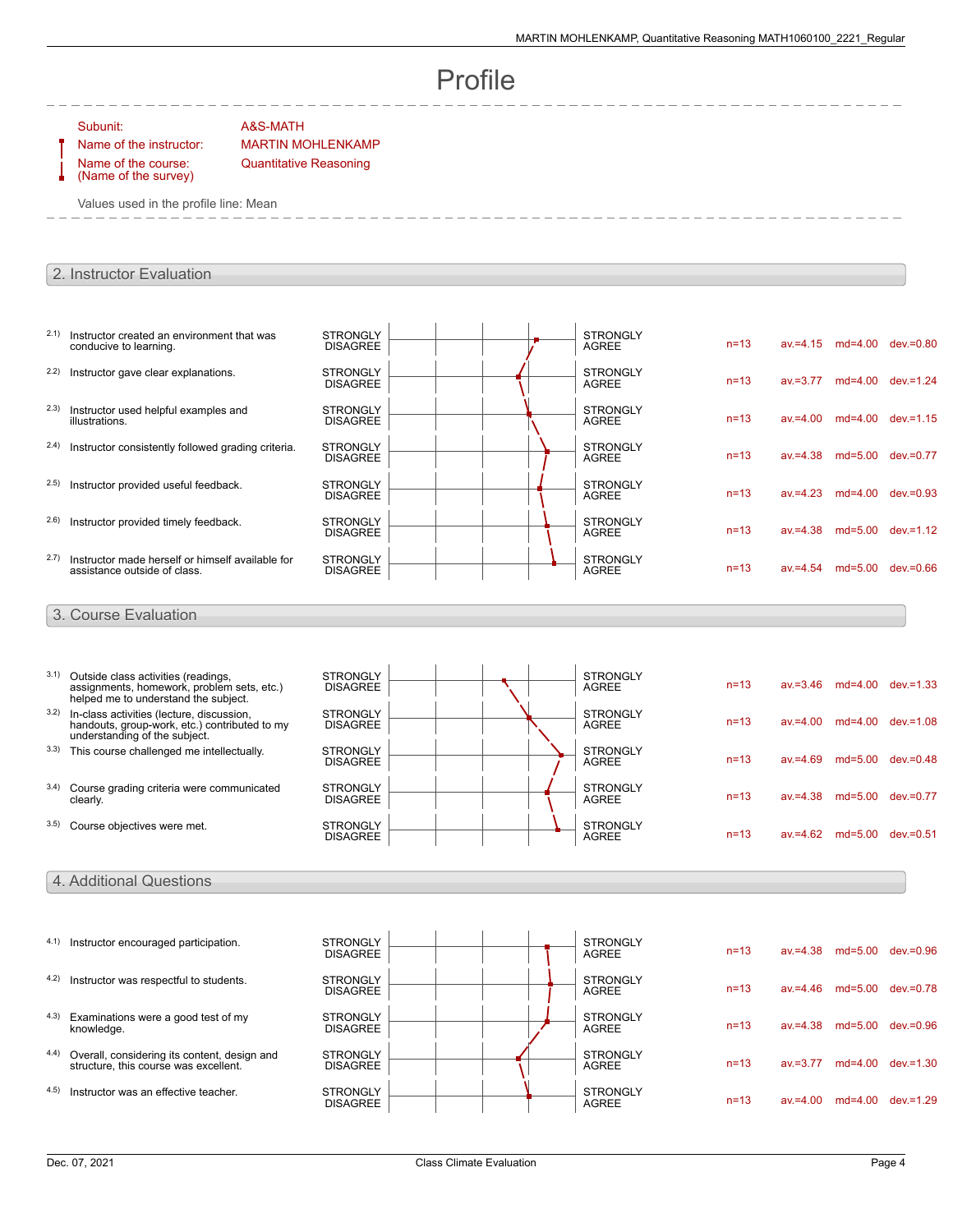# Comments Report

#### 5. Open Response

- 5.1) What do you consider to be the greatest STRENGTH of the INSTRUCTOR?
- Helping out when asked for help.
- П Probably his ability ro check in on all of his students and help them if need be
- She held review sessions
- The greatest strength of the instructor is his ability to never give up when teaching someone something when they don't understand.
- The greatest strength of this teacher was responding in a timely manner. I was having trouble with a project, and the professor got back to me very quickly and was able to meet in teams a few hours later.
- Very timely feedback and available for help
- he's kind and he's willing to help out
- $\blacksquare$  his feedback on projects was very helpful in pointing out things needed for correction.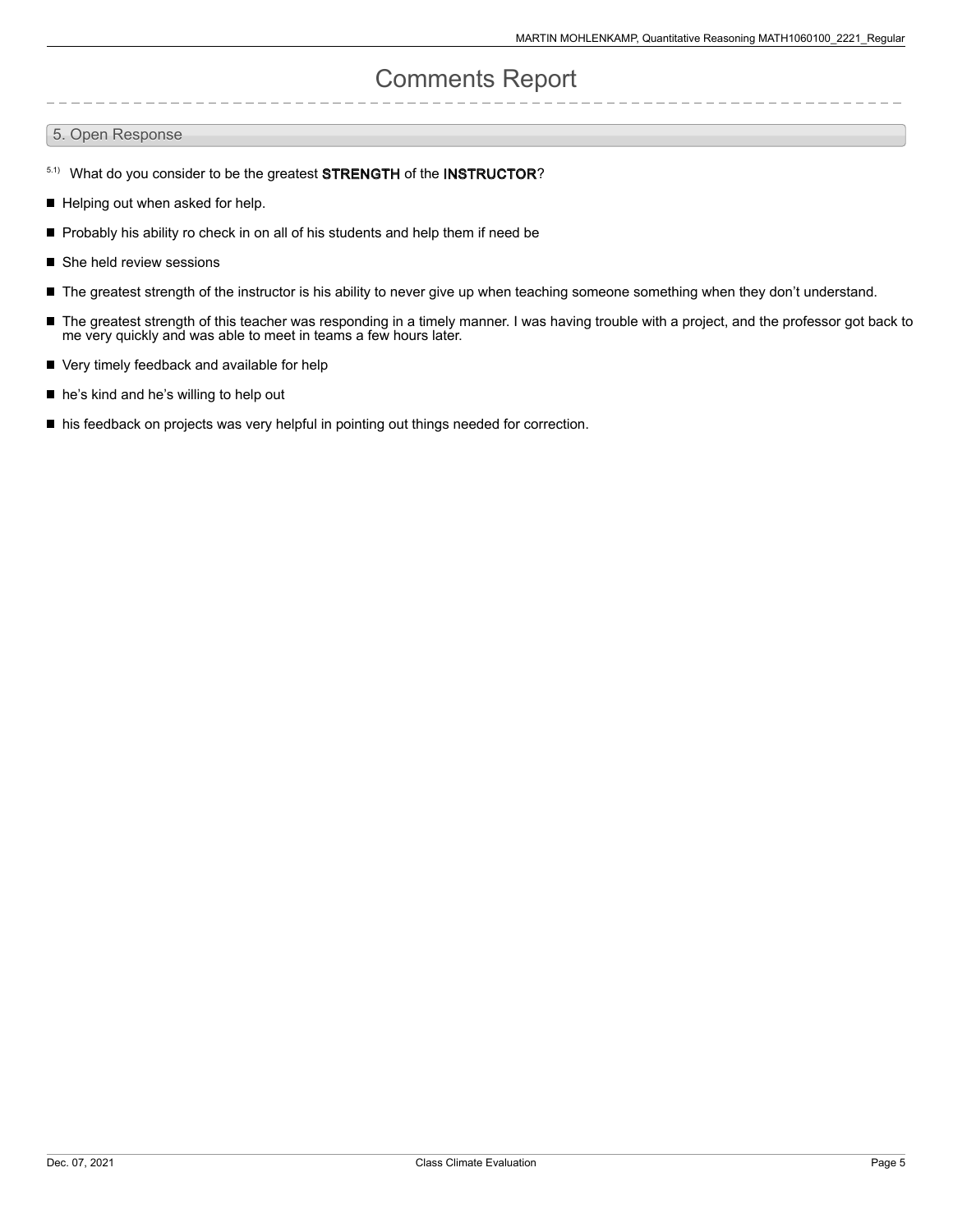- <sup>5.2)</sup> What do you consider to be the greatest WEAKNESS of the INSTRUCTOR? Suggestions for improvement?
- Didn't encourage participation too well
- Going through the lesson really fast.
- He sometimes struggles to effectively start discussions, but this is mostly the fault of students' unwillingness to respond/participate.
- She gave pointless reading quizzes
- Something that could be improved is teaching the related information we need before we do our group projects.
- $\blacksquare$ The greatest weakness of the instructor was almost being too technical. A lot of people in the class did not like math and simpler words and explanations could have been used. This is being very picky though.
- different points in the course were covered too quickly and led me to confusion.
- doesn't always give the most help and i wish we would learn criteria more in class rhen on teams meeting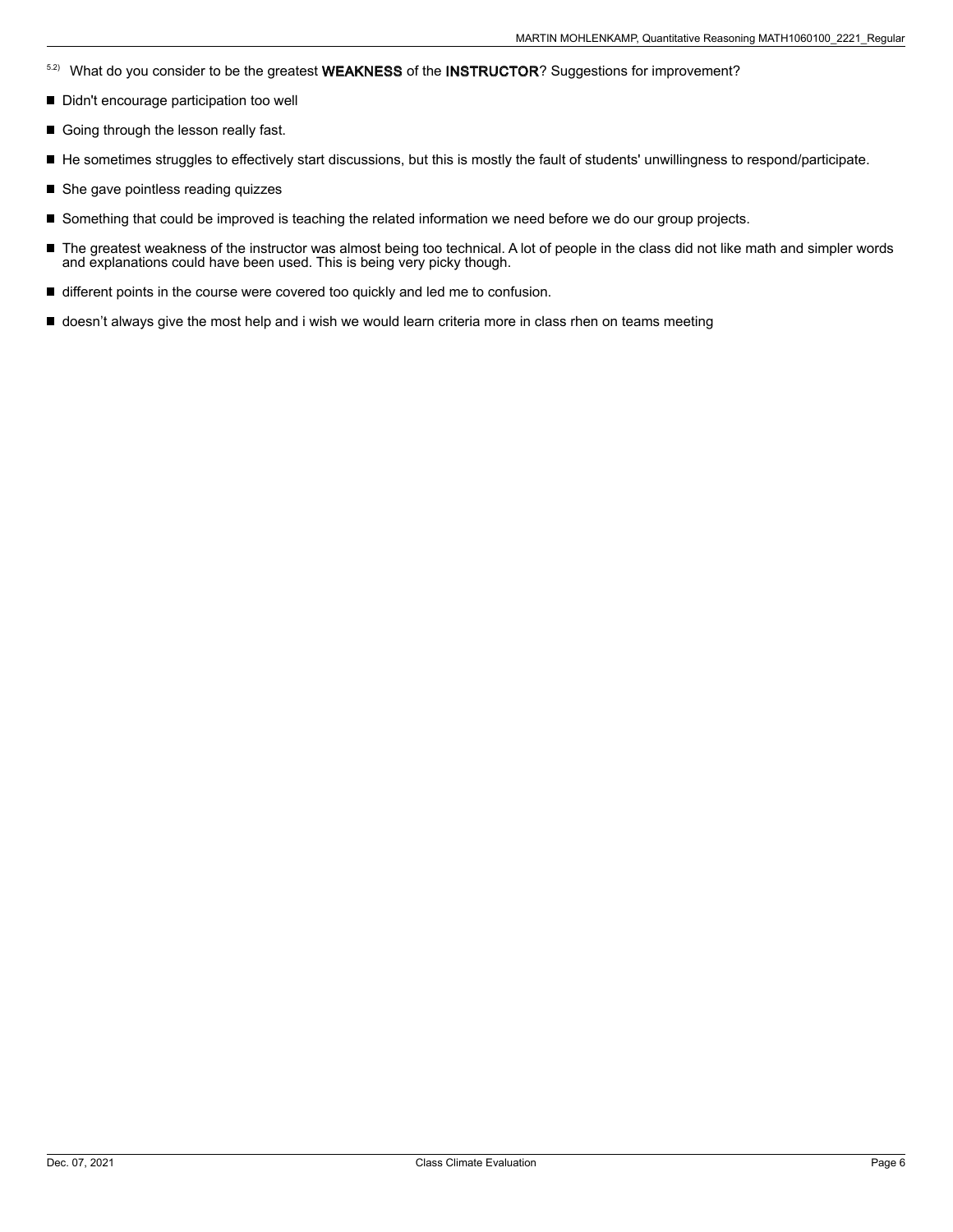- 5.3) What do you consider to be the greatest STRENGTH of the COURSE? (texts, content, etc.)?
- Helped with reasoning skills
- The greatest strength of this course is definitely content. We go over a lot of content that has really made me feel like I'm growing as a math student and it has been enjoyable.
- $\blacksquare$  The greatest strength of this course is when the class is altogether.
- The group work can either allow for amazing collaboration and teamwork
- Understanding what is expected in the very beginning of the class.
- broad content was the strength of the course, if a student isn't good at one part of the course, they have another part that they could make up for in.
- helping understand math